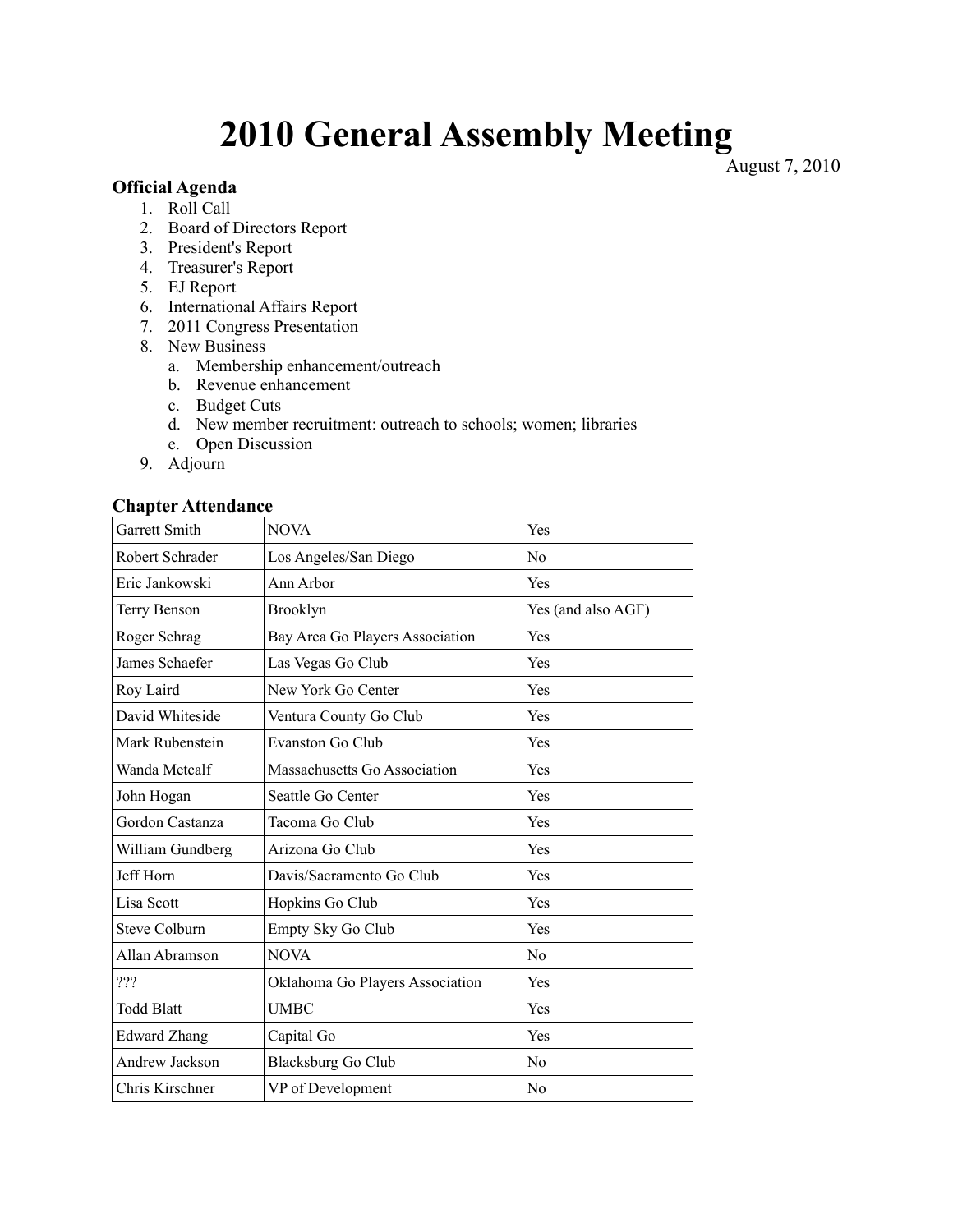## **Meeting Discussion**

- I. Roll Call
- II. Board Members speak
	- A. Andy Okun
		- 1. Gently Declining membership and tournament attendance
		- 2. Working for sponsorships
			- a. JLA sponsored the Easter championship
			- b. Sponsorships even in Asia tend to be because an executive loves it
	- B. Gordon Castanza
		- 1. The major issue that the board is dealing with is the budget
			- a. Because we lost the ING funds, we have been hit very hard and are having to dip into the reserves to defray tournament expenses
			- b. This year's ING has a significantly smaller purse, only \$1,750, instead of \$5,000, as it has been in the past
		- 2. It is never easy to cut funds, but this is why the AGA is running lean
			- a. Funding is based on membership dues and funding and the US Go Congress
			- b. Congress attendance is down, so there will be less funding from there
		- 3. Current membership statistics:
		- a. We are now at the 2007 level of membership
	- C. Question from Roy Laird:
		- 1. If funding remains down, will the AGA continue to fund tournaments out of reserves?
			- a. The board made a decision last year to continue to fund the Redmond Cup and some youth events to the tune of a permanent \$6,000
			- b. The board also separately decided to fund the NAIM this year (2010)
				- i. The board has not yet made the decision to fund the 2011 NAIM
				- ii. The board has made a clear decision to look for sponsors
			- c. Reserves depletion
				- i. The World Mind Sports Games took \$30,000 out of reserves; spending the last of the Ing reserves cut \$22,000; this year the funding discussed about took out over \$10,000, so over \$50,000 has been taken out of reserves
				- ii. The current reserves are approximately \$150,000, not the \$300,000 that used to be in reserves
				- iii. There will be a new World Mind Sports Games in the future, and although the AGF gave \$15,000, the total cost was \$45,000
				- iv. Andy Okun brings to our attention that we have approximately 2 years of reserves if we had \$0 income
	- D. Question form John Hogan
		- 1. Did the World Mind Sports Games increase AGA membership or go in the US?
			- a. We do not know most of the results
				- i. It enhanced our international stature
				- ii. For the team, which was 22 of the strongest players who could attend, the international competition enhances their connections, abilities, and experiences, as well as helps them to form international relationships
				- iii. The general membership seemed to be excited at the time to read the news
				- iv. Tangible domestic benefit was not immediately obvious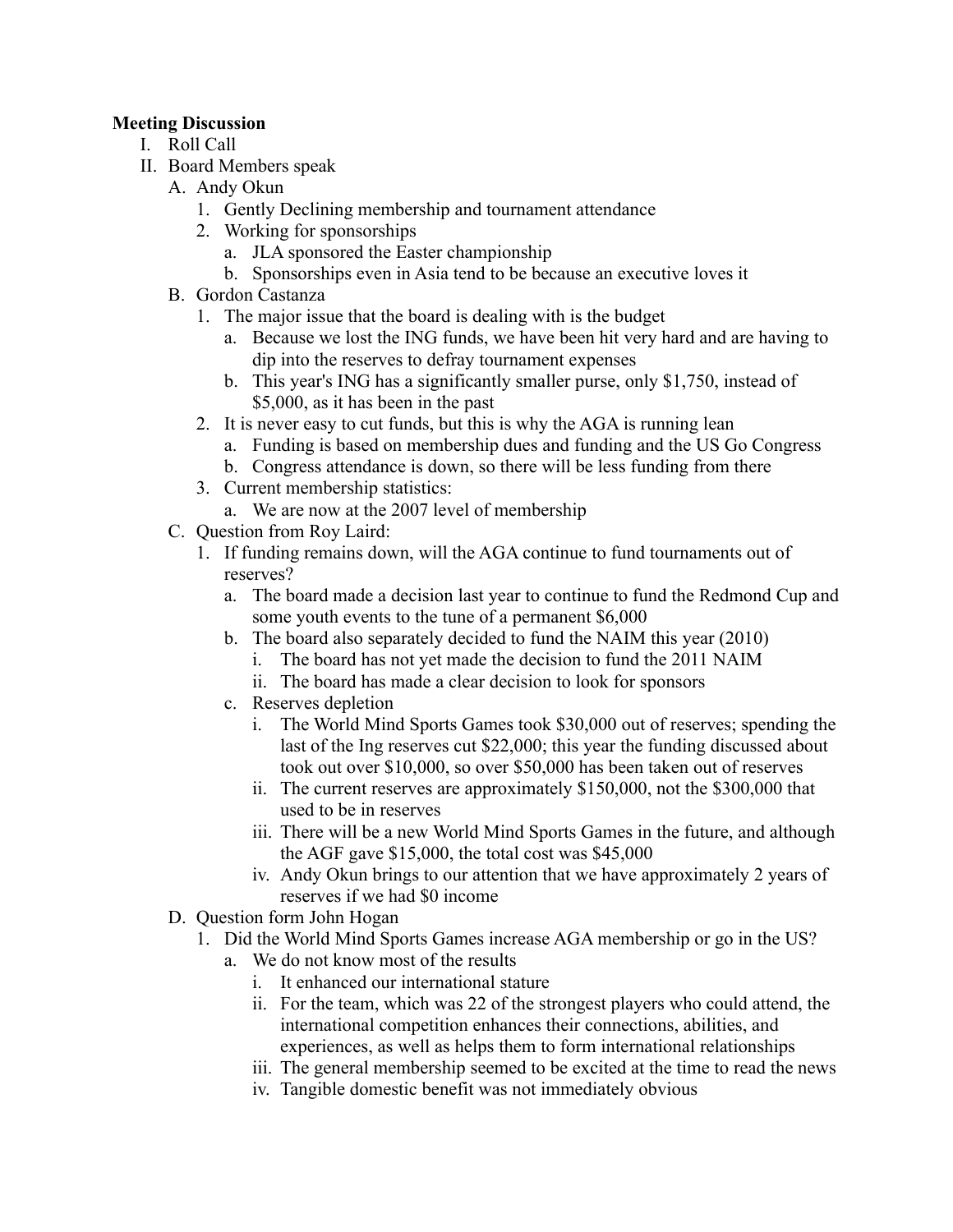- b. The Asian associations are determined to increase worldwide notoriety for this event, so in the long term is will be beneficial
- c. Terry Benson Follow up: at the time didn't we expect to raise more?
	- i. Allan Abramson: yes, we expected to raise half
	- ii. There was a cost overrun, for good reason, in part because initial decisions may not have been good enough
	- iii. We had estimated about \$35,000, but actual was about \$45,000; donations covered approximately 1/3 of the cost
- 2. Follow up: the membership decline from July was quite sharp; thus, as the next World Mind Sports Games comes up, is this going to be a problem
	- a. What good is the prestige if membership shrinks?
	- b. How often are the World Mind Sports Games? Every 4 years
		- i. Thus, this is an expense spread out over 4 years, and thus is far less outlandish
	- c. There has also been discussion of the World Amateur Championships
		- i. Room and Board are paid for, but not travel
		- ii. This raises a policy issue for the board and the President—do we continue to fund?
		- iii. Terry Benson: we may need to consider which is more important between the Amateur and the World Mind Sports Games
		- iv. Pair Go, etc. still have paid travel
- E. Andy Okun adds that an awful lot of our new membership and renewal happens at tournaments, and that our main sell is that we have face-to-face play. Still, we need to define our "brand"

## III. Quorum check

- A. We need 25% of the weighted chapters to be present
- B. We have 25.1% present (with additional sign ins after)
- IV. Sanctioned Online Play
	- A. The statistics are significantly different between online and in person databases
	- B. Andy Okun says that Phil Waldron changed his mind about merging the two
		- 1. We should use online, but not mix online and in person
		- 2. There is a separate online culture
		- 3. Keeping face-to-face ratings separate makes it distinctive
		- 4. We should make winning an AGA rank "cooler"
	- C. Allan Abramson says we could do two ratings and maintain both relatively easily
	- D. Roger Schrag said that the AGA should not sponsor online tournaments, which hurt face-to-face competition; Lisa Scott replied that many members live too far away to attend tournaments, and would benefit from online tournaments
	- E. Terry Benson says that online play has always been our competition, and the question is whether we should join the enemy or not
		- 1. He sees no reason for a separate AGA rating because it devalues the face-to-face rating system
		- 2. This could be a big hazard; for example, people may not want to come to Congress or play face to face games as much if they can have an online rating
		- 3. He would argue against holding a national online tournament, but for regional online tournaments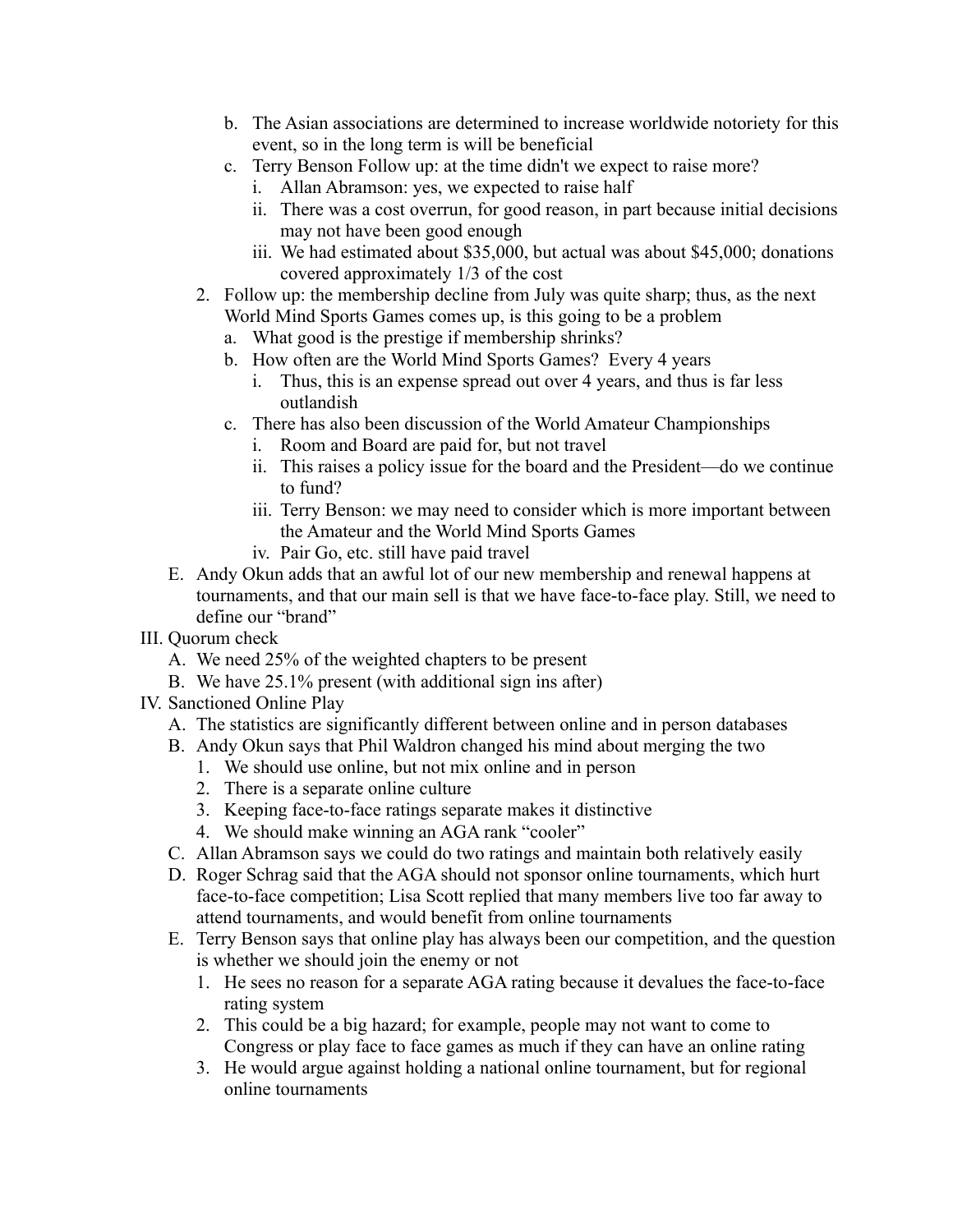- F. James Schaefer says that regional tournaments would be ineffective for his region because there are so few people in his region
- G. Robert Schrader says that the main point is that as long as online tournaments are posted well in advance, we can avoid hurting local clubs and tournaments
- H. Allan Abramson says that we can post schedules, and should distinguish between the big tournaments and the small tournaments as well
- I. Robert Schrader says that his experience running his bookstore shows that the AGA must go online.
- V. Roger Schrag: AGA needs to decide what it wants to be and what it's about online regional is wonderful, but we do not want online to undermine local 3<sup>rd</sup> largest chapter; a national online Open would undermine the Congress Open; sees it as undermining faceto-face, and what is the value of yet another online rating—look at big picture
	- A. Andrew Jackson follow up
		- 1. Can see concern, but tough to see that it will discourage in person
		- 2. Internet allows go to have supporters come together, and that it will eventually drive turn out, especially if AGA membership is required—it is natural, and not in opposition
		- 3. The AGA needs to be wherever people are playing go
		- 4. The number of KGS administrators who attend the Congress shows that it is not adverse
		- 5. We could try online and see what it's effect on the membership is
	- B. John Hogan follow up
		- 1. If we create online AGA tournaments, the AGA will survive
		- 2. Coming to a club may lose out
		- 3. One can play someone online, without the need to fly across the country or go to Congress
		- 4. Thinks that there will be a drop in the membership
	- C. Rob Schrader
		- 1. Clarify debate: some speak about whether or not we can affect how online affects the AGA
		- 2. With or without the AGA, internet play cannibalizes the organization
		- 3. It will happen—who should take advantage?
	- D. Lisa Scott points out that more AGA members are in the their mid 20s, and they may not afford to attend Congress now, but they will have more money in 10 years and may then; online play could bring them in
	- E. Steve Colburn
		- 1. All except 2 General Assembly meeting attendees play online go regularly
		- 2. Only the young attendees regularly watch AGA events online
	- F. Andy Okun
		- 1. Instead of pretending online isn't there, we should use it to drive us
		- 2. Having a vibrant local is the thing, and locals and young people can attend those
		- 3. Maybe a better way to have clubs hold more regular tournaments
		- 4. Can make online prizes "come to Congress" coupons
	- G. Mark Rubenstein
		- 1. Want people to come to Congress, but you can also find people online and say "lets play in person"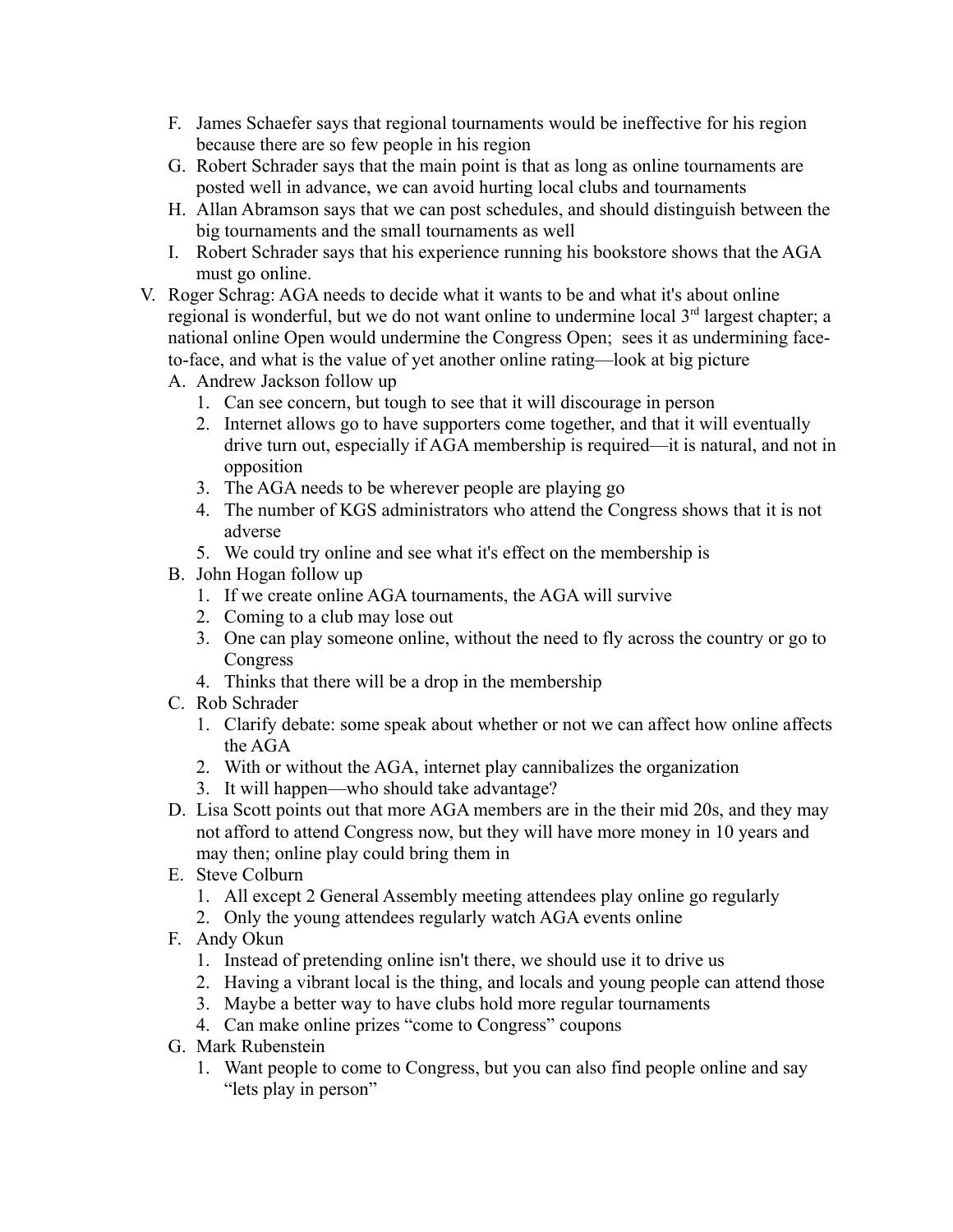- 2. How are you going to know that you want to join the AGA unless you get the experience?
- 3. If you can play online, get discounts, etc., then they will want to give back
- H. Chris Kirschner
	- 1. How many people have sat down against a single digit kyu player who didn't know how to count or place a stone? There are a lot of these people—they learned from online, not from books
	- 2. Thinks online is an AGA resource
- I. Told Blatt
	- 1. Does not think that online tournaments cannibalize the AGA or face-to-face play
	- 2. It would be neat to say that have a "Real" online rating, maybe pay 50 cents for the game, it is a separate rating system, and it can be compared
	- 3. William Gundberg
		- a. We have a significant number of former members; how to get them back?
- J. Allan Abramson
	- 1. The significant drop out in membership is in the  $1<sup>st</sup>$  two years
- K. Andy Okun
	- 1. Conceptual approach: build AGA, draw to AGA, or insert AGA in online? a. Treat ourselves as the top layer, the gold standard
	- 2. Perhaps officially sanction the best online go servers
- L. Allan Abramson
	- 1. Approached about long term possibility of a new Korean server that is represented as an AGA outlet—they would take care of everything (long way off)
- M. Todd Blatt
	- 1. To make achieving ranks cooler, we can have coins, patches or pins for ranks
- N. Allan Abramson
	- 1. Long standing argument about rank certificates—to do them, how to do them, who earns
	- 2. We are closer now than ever
	- 3. Certificate will be automated—the others would require purchase, warehouse, etc.--not a big material cost, but there is a time and postage cost
	- 4. There are lots of different types of things to show rank: certificates, belts, coins, pins, etc.
- O. Todd Blatt suggests various items
	- 1. for \$5-6 each, you can get items made
	- 2. We could have the membership pay for anything other than a certificate
- P. Mark Rubenstein
	- 1. things are going electronic, and we need AGA apps for smart phones, ipads, etc.
	- 2. People shouldn't have to do all the leg work, just have to go on their iphone
- Q. Steve Colburn
	- 1. there are a lot of programmers out there, but there are a lot of bad programmers out there
	- 2. good programmers are hard to find, have less time than normal, and usually want to be paid—we are a volunteer organization
- R. Terry Benson
	- 1. our membership rates have been the same for a very long time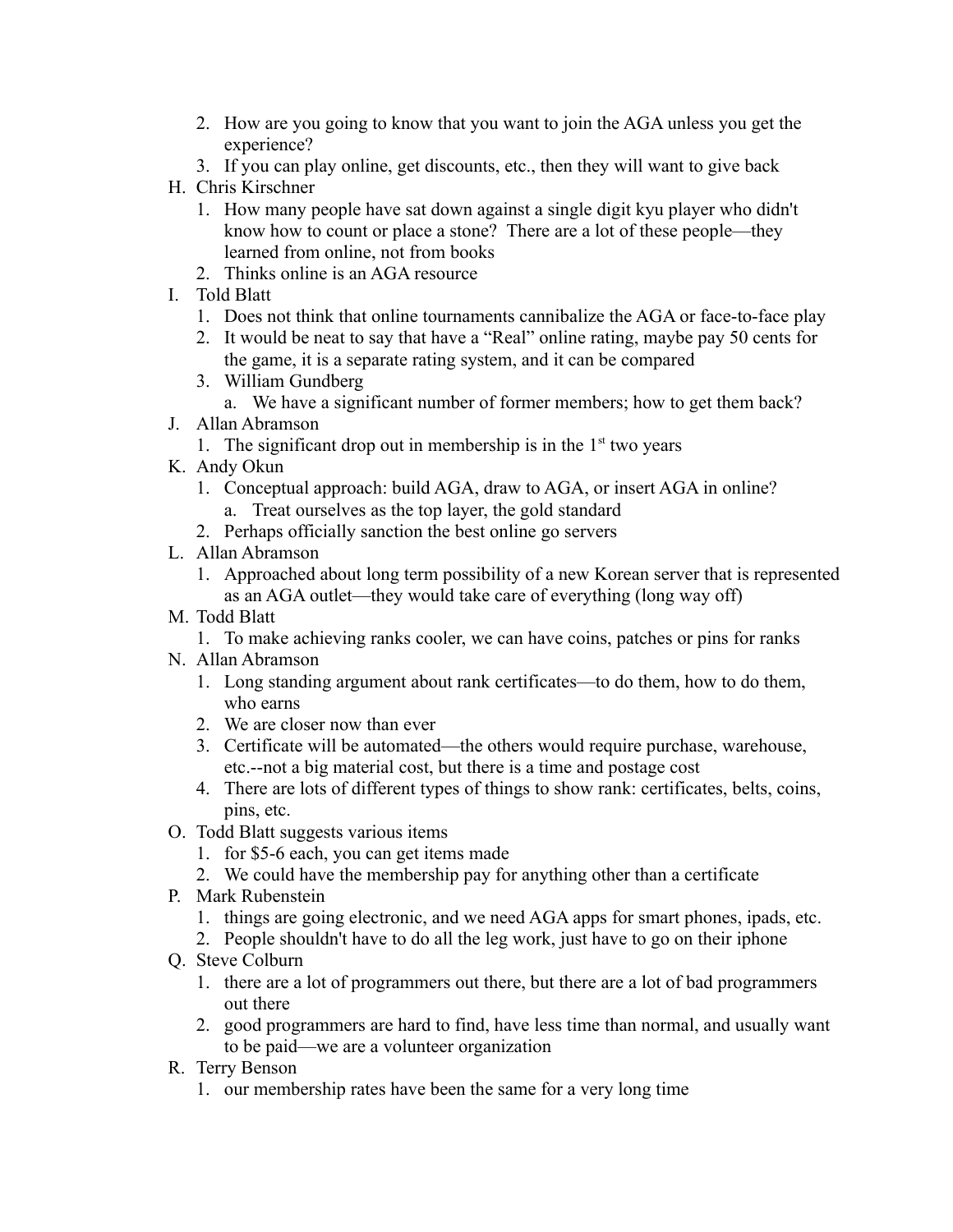- 2. a normal response would be to at least think about raising the rates or restructuring
- 3. how do we handle chapters, provisional, youth, college-age, etc.
- 4. This should include more than just the board
- S. Allan Abramson
	- 1. the membership rates are determined by the General Assembly
	- 2. we could form a committee today—people could sign up on the way out
	- 3. for a long time, Terry Benson and Andy Okun have raised the issue of how "cheap" the lifetime membership is
	- 4. People who have been loyal members for 40 years feel that they deserve lifetime memberships
- T. Terry Benson and Robert Schrader say could recognize without giving lifetime membership
- U. Allan Abramson says the committee should address this too
- V. William Gundberg says that a friend got a free registration for a conference
- W. Allan Abramson
	- 1. above and beyond people:
		- a. Chris Kirschner—his commitment is unparalleled
		- b. Phil Waldron—stepping down as VP of ratings, but contributed immeasurably and invaluably—will be publicly acknowledged tonight
		- c. Paul Barchilon ---champion for the kids
		- d. Thomas Hsiang ---invaluable on the international scene
		- e. Sam Zimmerman ---tireless on membership database
		- f. Chris Garlock ---super communications work, untold hours
		- g. Steve Colburn—tries to innovate since took over website
		- h. Arnold Eudell—once per year steps up and does the elections
		- i. Andy Okun—really stepped up more than expected
		- j. Johnathon Bresler—who has been maintaining the ratings for the last few months
		- k. Edward Zhang—national tournament coordinator, treats all with a smile
	- l. Thank these people whenever you have a chance, because it keeps them going
- VI. New tournament software
	- A. not sure if the programmer is interested in finishing it
	- B. we want software that is relatively bug free
	- C. We still have key positions vacant
		- 1. executive VP—training ground for talented young people
		- 2. Volunteer Coordinator—why is it so hard to get a volunteer to do this?
		- 3. Allan Abramson asks people to volunteer and he will find a position
- VII. International Activities
	- A. read everything Thomas Hsiang wrote—this is a fraction of what he does
	- B. Thomas Hsiang is number 2 in IGF, in which he does everything that needs to be done—a lot has improved
- VIII. Communications
	- A. Chris has done a great deal
		- 1. the Yearbook and the EJ account for 20-25% of the budget
		- 2. Yearbook printing and distribution run 12-15% alone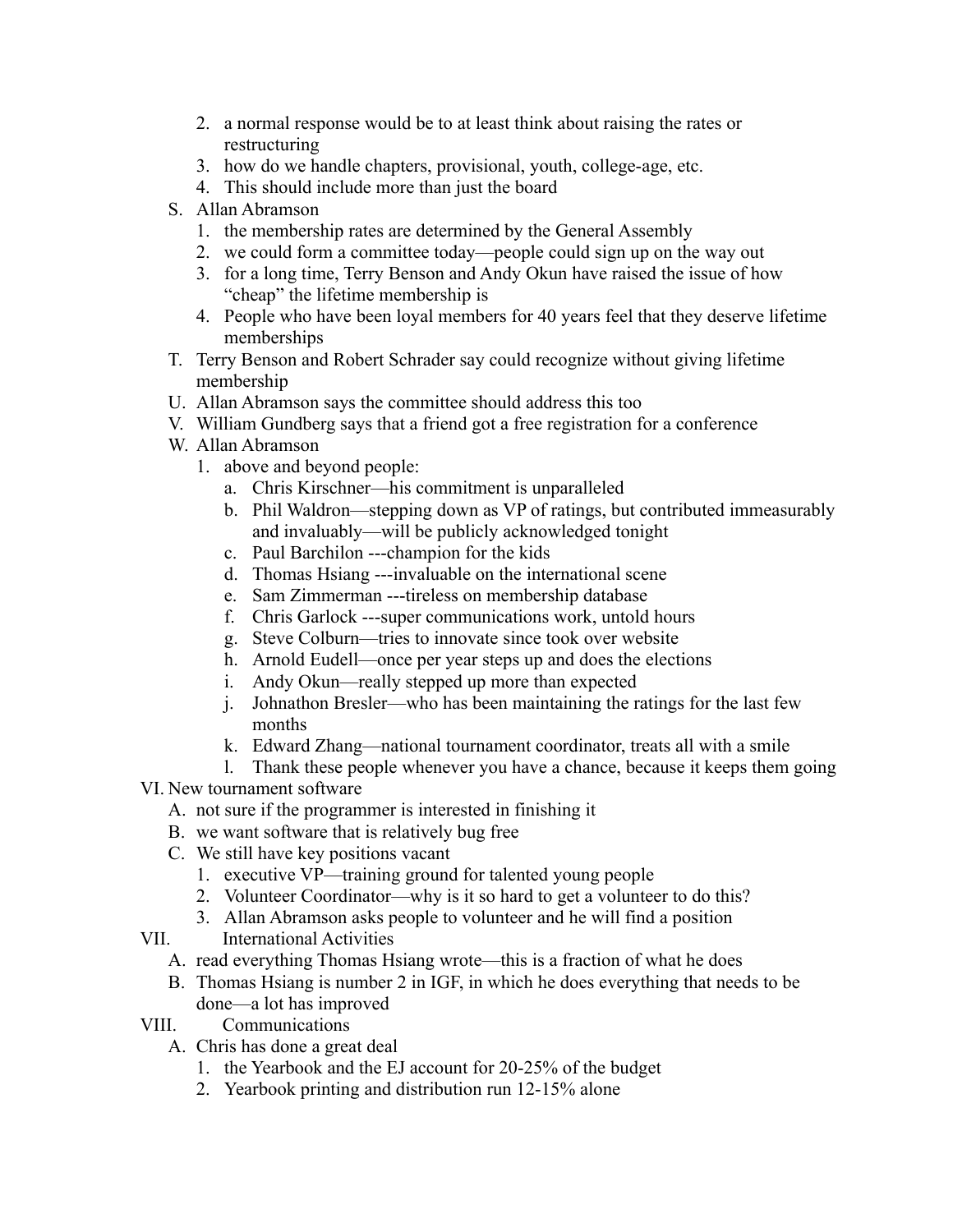- 3. This year—we inadvertently did not produce and mail out CDs, and did not
- 4. receive many complaints—this was a savings of a few thousand
- B. The board is discussing a 1 year strategy for getting rid of a printed Yearbook
	- 1. This is a huge AGA expense, and more and more people are getting comfortable with online
	- 2. Wanda Metcalf
		- a. can we print the yearbook just for those who want it?
		- b. Savings are not linear, but there are savings—expense is incurred in the first 500 copies
	- 3. Roger Schrag
		- a. could see how many members would prefer online—we could do a 1 year trial
	- 4. Allan Abramson
		- a. Chris Garlock and Allan Abramson have been discussing such an option, or using a survey
	- 5. Roy Laird
		- a. Chris Garlock would point out that the PDF is actually in some ways superior
		- b. Chris Garlock also mentioned the look on the pros faces when they were handed a yearbook—we would not want to lose this
		- c. Print-on-demand is more than the average cost of a book, because a fixed cost for each
	- 6. Andy Okun
		- a. we could take a gamble
	- 7. Roy Laird
		- a. We could let members purchase the book, and they get the PDF for free
		- b. Terry Benson agrees
	- 8. John Hogan
		- a. His club uses the Yearbook as a promotion to join the AGA when new members come to club
		- b. there is less to it if the Yearbook is just online
	- 9. Question: What would it cost to have a pro comment on a game
	- 10. Allan Abramson
		- a. EJ commentaries are  $\sim$  \$60, depending on the number of commented games
	- 11. Edward Zhang
		- a. Yearbooks could also be used to attract sponsors
		- b. Print-on-demand would be a great way to let those seeking sponsors get more books, for a specific price
		- c. We could put ads in the Yearbook
	- 12. James Schaefer
		- a. As an individual, he does not want to get rid of the yearbook
		- b. As an AGA member, he understands reducing the cost
		- c. It is easy to lose an electronic Yearbook, so it would need to be available indefinitely to members
			- i. The president agrees
	- 13. Terry Benson
		- a. We could allow members to have access to past Yearbooks as well
		- b. A survey to find out how many people would want a Yearbook would be a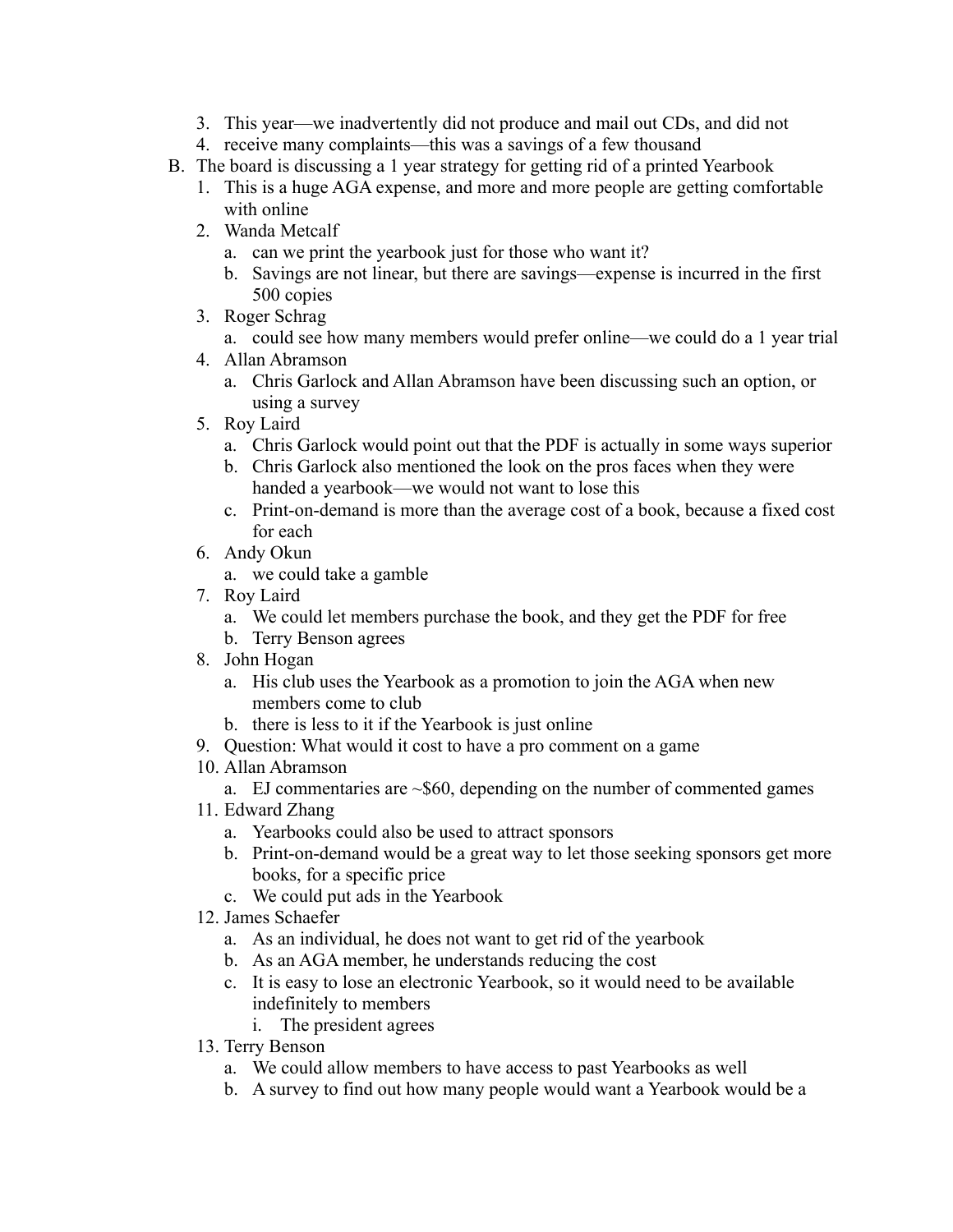good test

- c. even coming out even on the cost would be a reason to do it—people may eventually be more comfortable with just online Yearbook
- 14. Allan Abramson
	- a. will consider and bring these to the attention of Chris
- IX. Webmaster's Report
	- A. We have started to make big changes
	- B. new E-Journal
		- 1. work with Chris Garlock and Josh Simmons—it has been a lengthy change over
	- C. New membership database
		- 1. last updated in 1992
		- 2. Justin Kramer is the new programmer
		- 3. his is the new online SG viewer as well
		- 4. more people than just Sam Zimmerman will have access to the membership database
		- 5. A member will not have to fill out all of his/her information again when he/she puts in his/her AGA number
		- 6. The cost of the work is only about \$3000
	- D. Ad Links
		- 1. 10 links for \$300/month
		- 2. 3 people are currently applying or ad space—2 for space on the AGA website, 1 for space on the US Go Congress website
		- 3. Steve Colburn has been working with Andy Okun for the last few months to general sponsorship information that can be sent out
	- E. We have an intra-organizational wiki
		- 1. how to run tournaments
		- 2. the AGAGD
		- 3. Congress
		- 4. it is open: wiki.usgo.org
	- F. The Board of Directors approved a gmail change over, which will move our information from squirrel mail to g services for non-profits
		- 1. saves \$2700
		- 2. many will enjoy the better user interface
	- G. People will be able to immediately become members without huge wait
		- 1. Members will automatically get the E-Journal
		- 2. A "members only" section of the website will be feasible after the Membership Database is updated
		- 3. This "members only" section will also be available for clubs
	- H. Questions?
		- 1. Terry Benson—the website has been down a number of times recently...
			- a. This has been worked on with John Hilt, who administers server
			- b. More people have access to reboot the server
			- c. This does not look good to sponsors
			- d. Are we more confident that we are now more reliable?
				- i. Not just Chuck and John, but also Steve and Josh have access to fix database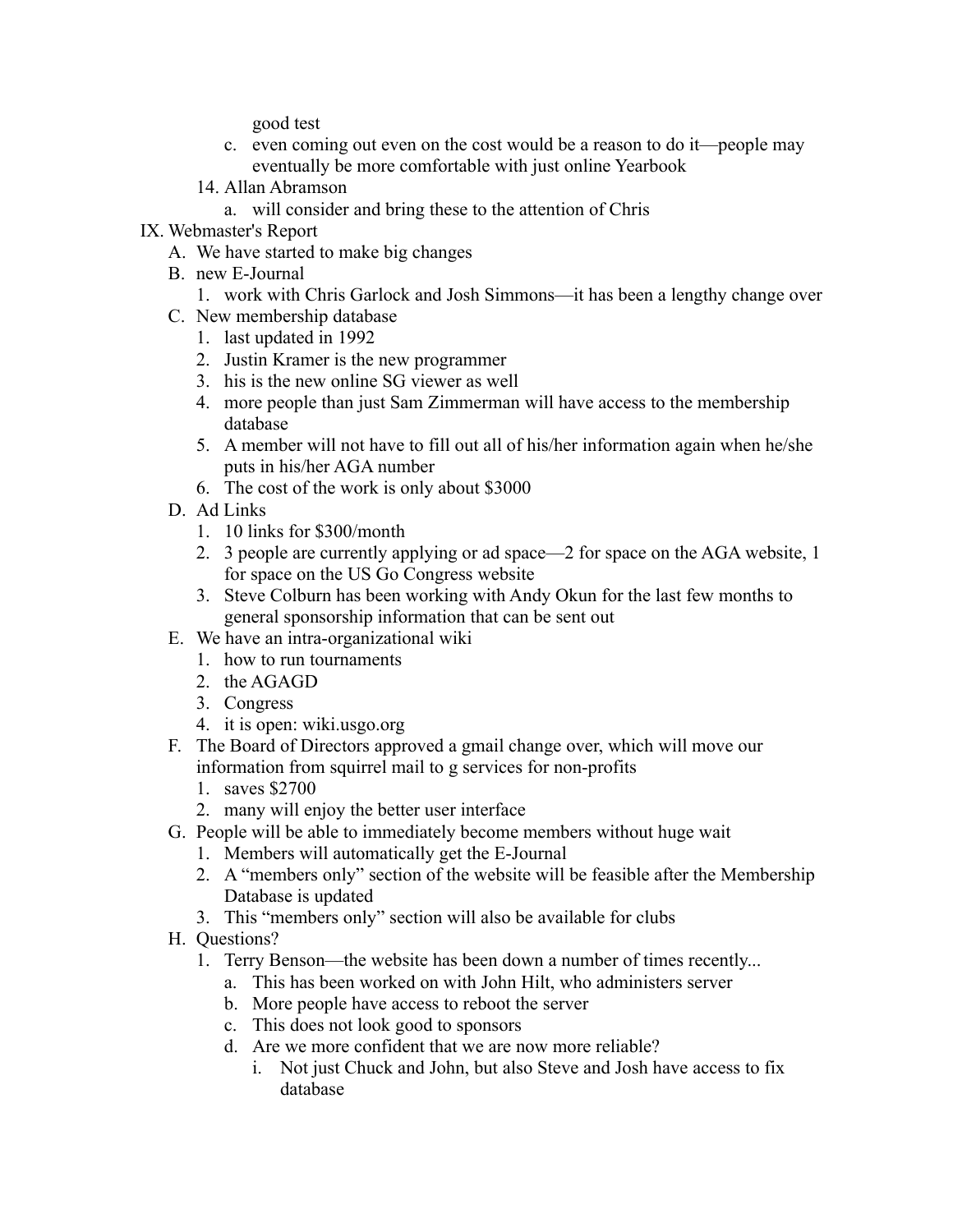- ii. The database is checked regularly
- e. The problem has not be entirely solved, but the symptoms have
- 2. Terry Benson—we include ratings for anyone who has ever been a member
	- a. This should be to members only
	- b. Allowing all visitors access to ratings strikes him as a bad idea—if we want to say that people get this for membership, then this is not consistent
- 3. Is there a link between losing 300 members and ratings being shown?
	- a. Wanda Metcalf: do you mean that people are leaving because old ratings are there?
	- b. Terry Benson: no, but that the presence of past members exists after they are no longer members
	- c. Roy Laird: should we vote on this?
	- d. Allan Abramson: vote to table this discussion, vote seconded by Lisa Scott and Andrew Jackson
		- i. Vote is by chapter weighted votes
		- ii. Continue: 27
		- iii. Table:  $18 +$
		- iv. Discussion is moved to new business
- 4. Terry Benson: Is the AGA site hosted on Google?
	- a. No, because it is complex and unique
- 5. Terry Benson: AGAGD is neat because you can see more info, but how could we get pics in the database and get people to upload pics
	- a. There is a pictures section in the AGAGD with instructions
	- b. Steve is thanked by applause for getting everything online and integrated
- X. 2011 USGC Presentation
	- A. See attached powerpoint for details (minutes were taken by presenter)
- XI. New Business
	- A. Fundraising
	- B. New Congress Paradigm—presented by Chris Kirschner, introduced by Allan Abramson
		- 1. discussion began after 2008 Portland
		- 2. Is this an idea that should be pursued in some developmental way over the next year
			- a. this would be a 3-5 year project
			- b. this would have no affect on 2011, possibly not on 2012, and would possibly be implemented in 2013
			- c. The idea is to have a nationally-oriented core Congress group
			- d. This would change the responsibilities, reward, etc.
			- e. Things may become more regularized because the same people would do them year after year
				- i. the locals would still have a large role
				- ii. the national would take on a larger role, have more say, and take on more responsibility when successful or unsuccessful
		- 3. Gordon Castanza: What are the responsibilities?
			- a. Registration
			- b. site selection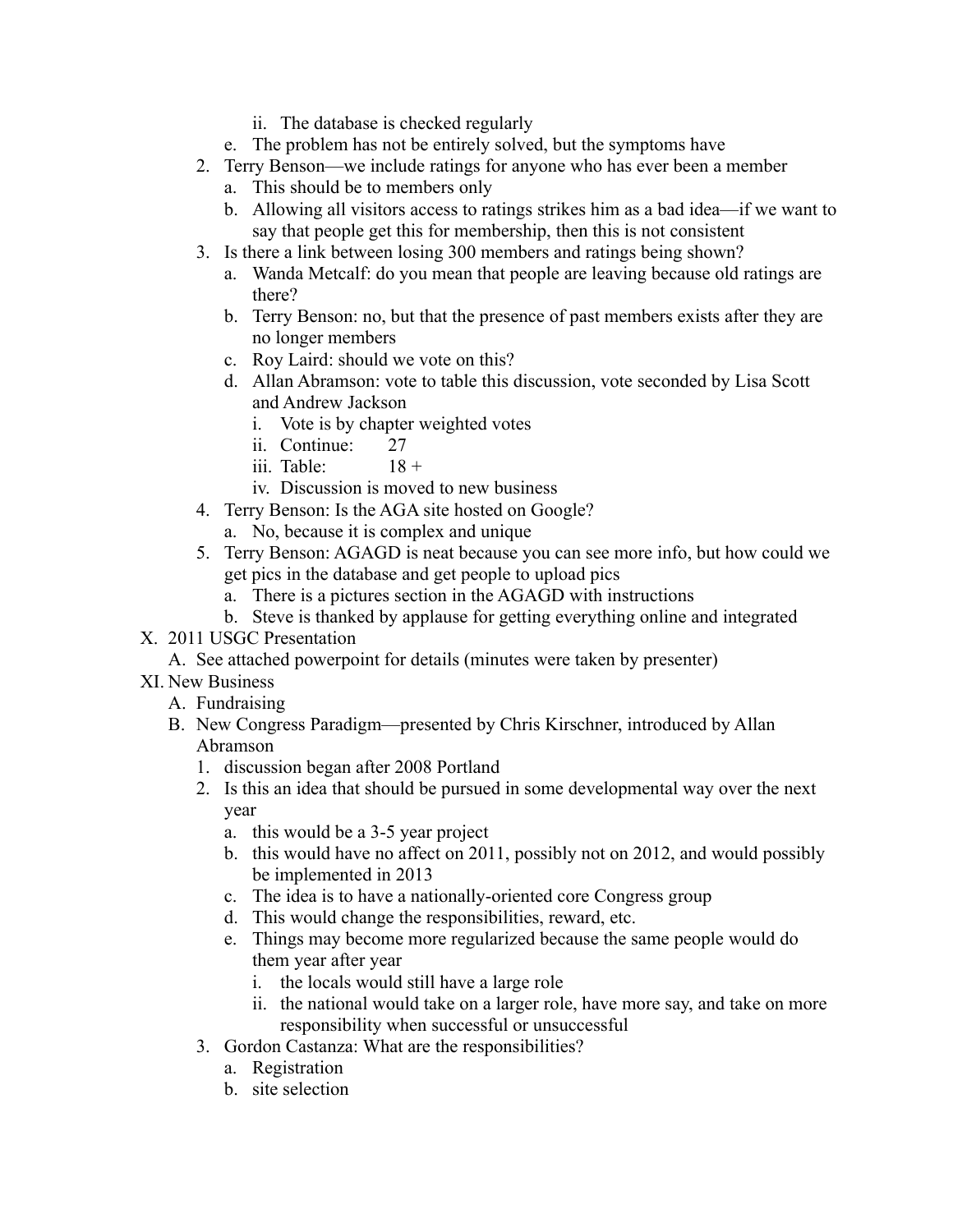- c. budgeting
- d. Tournament Directors
- e. Pro management
- 4. John Hogan
	- a. likes professionalism
	- b. would not want to take too much away from locals because of the innovation
	- c. we do not want people to be so rigid that there is no flexibility or innovation
- 5. Chris Kirschner
	- a. part of the restructuring would be to ensure organization and innovation
- 6. Terry Benson
	- a. the main issue is control
	- b. Is this a question about whether or not this should this be discussed, or is it a statement that we are going there and how?
- 7. Chris Kirschner
	- a. A half dozen people have, unprompted, approached Chris Kirschner and asked if the time has come
	- b. Chris Kirschner has thus sought the board's opinion
- 8. Allan Abramson
	- a. When Peter raised the initial idea of stronger central management, Allan Abramson said no way, because then the question becomes "what is in it for the local organizers?"
	- b. There are 2 areas where national standardization is called for
		- i. The registration process
			- use permanent membership cards
			- come up with standard fundamental process that can then vary
			- staffing after process
		- ii. financial management
			- standardization spreadsheet tool
		- iii. professional management
			- there has always been conflict (in Allan Abramson's experience)
			- $\bullet$  the AGA has to play a significant role b/c of its long-term relationship with professionals and international/foreign organizations
- 9. John Hogan
	- a. professional scheduling, etc. are reinvented every congress
- 10. Chris Kirschner
	- a. the primary control is local, and locals are not experienced
- 11. John Hogan
	- a. we could come up with a similar nice spreadsheet for the pros
- 12. Allan Abramson
	- a. We have scheduling spreadsheet
	- b. We do not have agreement about who does what
	- c. We do not have problem manual
	- d. We do not have standard control about what will make pros happy or unhappy
	- e. Would like to have discussion about the role the AGA should play
- 13. Chris Kirschner
	- a. In the past, the Congress has overridden the AGA on inviting Pros that the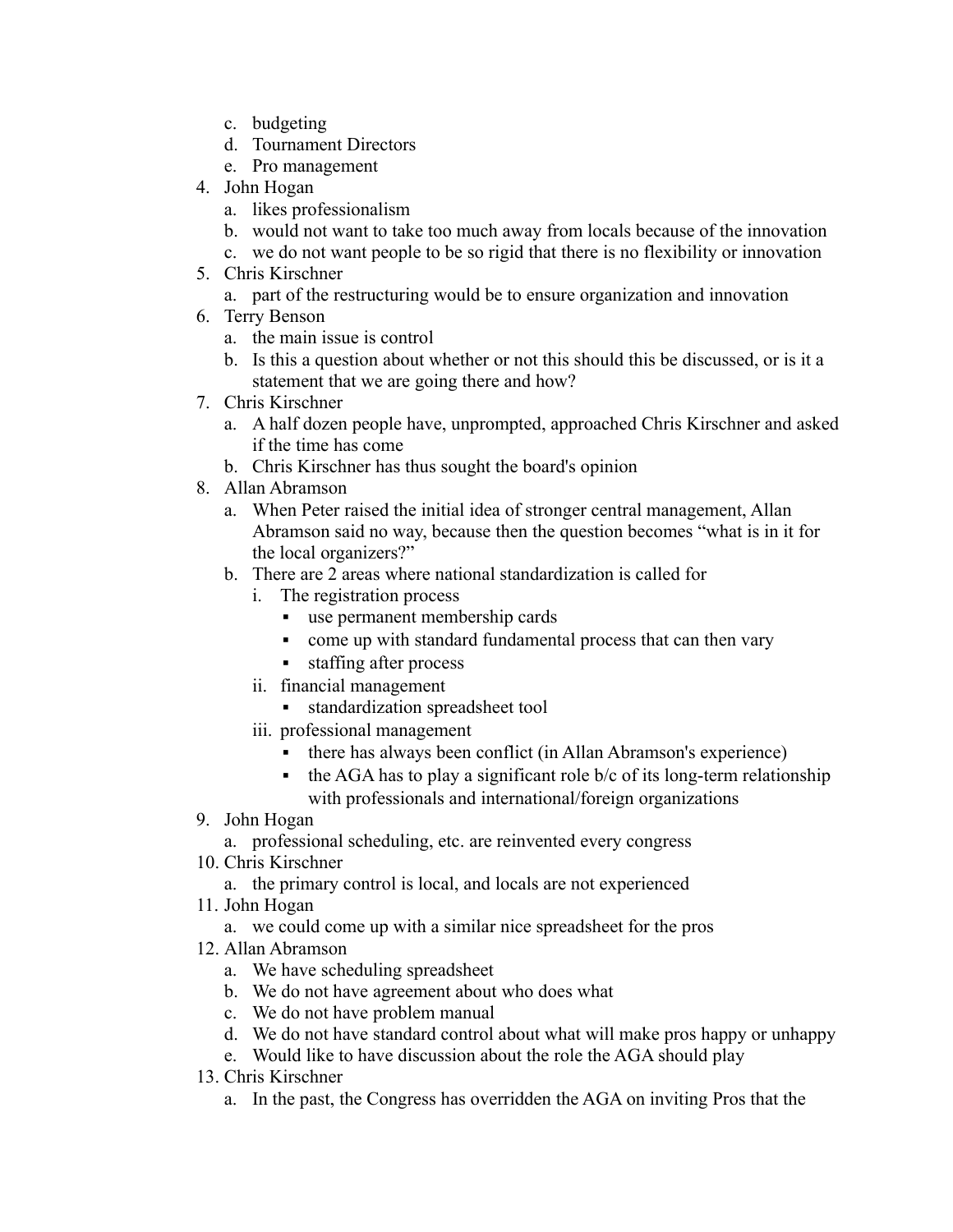AGA does not invite

- b. this is not well-controlled or well-regulated
- c. previously, foreign pros have been paid without AGA approval
- 14. Garret Smith
	- a. huge value in standardization
	- b. dynamic on the control issue
		- i. can be "us and them" between organizers and the AGA
		- ii. some of this tension may go away if things are regularized
- 15. Sam Zimmerman
	- a. Congress directors feel that they have a lot of financial responsibility for pros, and so they should have a big say in what they do
	- b. if they are not responsible, that may be different
- 16. Mark Rubenstein
	- a. he found it haphazard in 2002 that we had to figure out how to do this thing
	- b. there were great guidelines, but they were not nicely compiled
- 17. Chris Kirschner
	- a. the congress is brief in time and local in nature
	- b. it has a large set of valuable goals, motivations, and feelings
	- c. what is good for the Congress is their goal
	- d. the AGA is also about a good congress, but also national and international considerations
	- e. all of these are good, but they may well naturally come into conflict
	- f. sometimes it is easy to work these out, sometimes it is not
	- g. Chris Kirschner's job is often to be the guy in the middle
- 18. Garrett Smith
	- a. well-written out guidelines may help that
- 19. Terry Benson
	- a. is this worth discussion? Absolutely
	- b. there may have been less sentiment last time, but it is to be discussed now
- 20. Allan Abramson
	- a. it is clear that it is worth discussing
	- b. Chris Kirschner is proposing a process for that discussion
- 21. David Weimer
	- a. based on 2002, he was astounded by how little there was to help take care of pros, organize, etc.
	- b. One of the committee members put in time documenting everything
	- c. as far as he knows, the created document disappeared
	- d. without centralized control, we will not be able to capture, document, and learn from experience
- 22. Gordon Castanza
	- a. Peter did not bring this up alone at the 2008 Congress
	- b. This was brought up at a Congress organizer dinner
	- c. Gordon shared what his congress has gone through, and thought that it was a good idea
- 23. Chris Kirschner
	- a. There is so much in the handbooks, and so much is locally bound, that these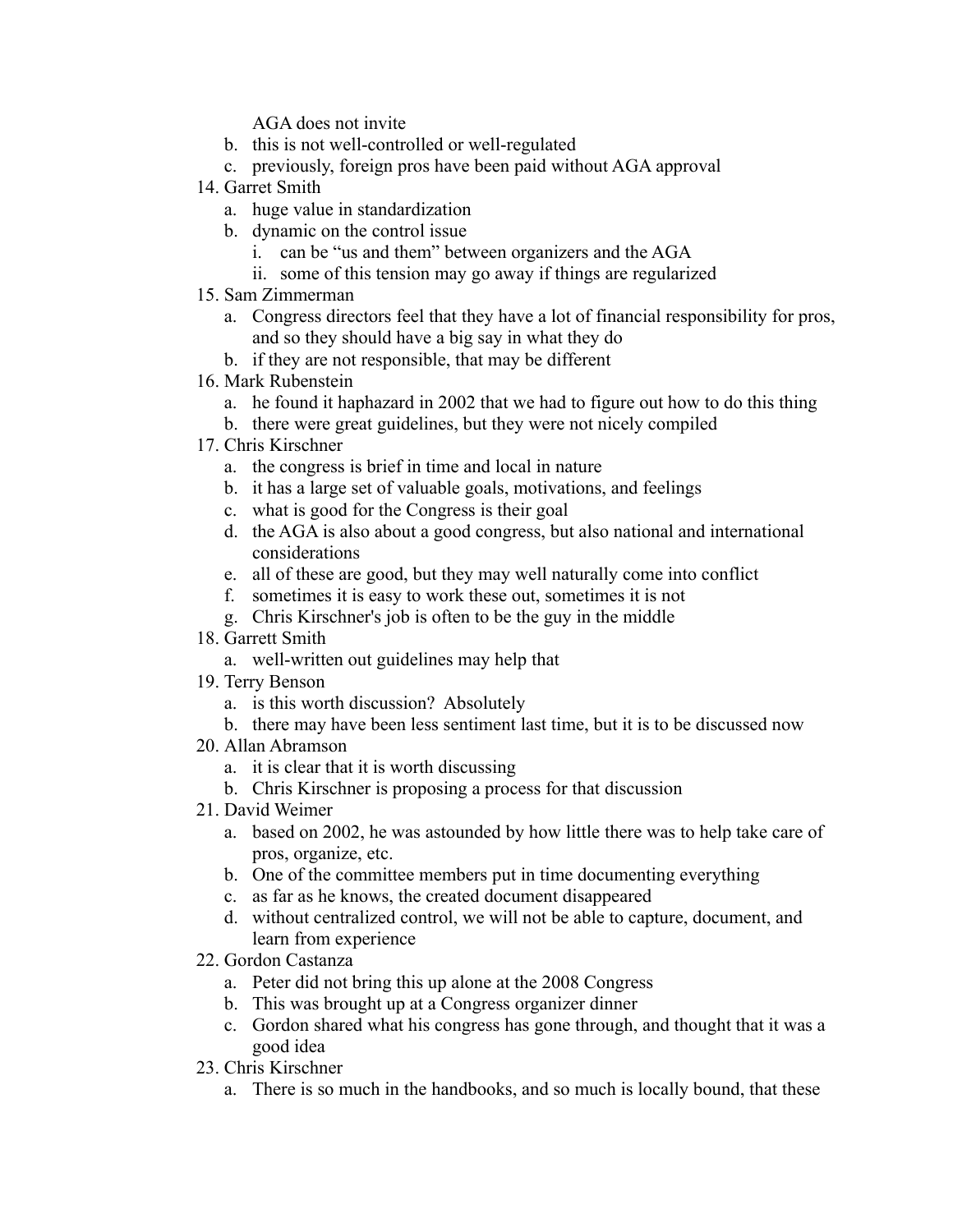things are not looked as much as they would be benefited from looking at these things

- 24. Allan Abramson
	- a. we have lots of this material, but lots is not useful, and lots of it is dated
	- b. then, we did not talk about the registration process often
- 25. William Gundberg

a. the sounding board should be last 5 USGC directors, the Board, and (a) pro

- 26. Terry Benson
	- a. Earlier Congress directors could be involved if they desire
	- b. But we do not want the group to be too big
- 27. Allan Abramson
	- a. We may want a core group to do initial work
	- b. the entire Chapters list should not be left out
- 28. Chris Kirschner
	- a. how many chapter leaders would be willing to participate in an exploratory run?
- 29. Chris Kirschner

a. Nothing is firm for 2011

- 30. Allan Abramson
	- a. we can close this discussion because we now have a way forward
- XII. Ratings and display of ratings
	- A. Andrew Jackson
		- 1. Is this a question of should we display ratings information on the ratings query database?
		- 2. Yes
		- 3. It would be really easy to do this
	- B. Terry Benson
		- 1. The proposal is that people would be able to find current members and their ratings back only for a certain period of time
		- 2. There could be argument as to how far—Terry Benson's personal opinion is not more than 5 years, but 2-3 years would be appropriate
		- 3. Essentially, if someone has not been a member for 2-3 years, they would not be visible
	- C. We are discussing the AGA ratings page, but not the AGAGD
	- D. Wanda Metcalf
		- 1. This becomes one more thing that must be done
		- 2. No—this would be programmed and automated
	- E. Terry Benson
		- 1. The fundamental intent is to give this database to AGA members exclusively, and not to non-members
	- F. The Yearbook has everyone who is current's data
	- G. John Hogan
		- 1. As a Tournament Director, he wants the entire historical
		- 2. John Hogan wants to be able to find the information for anyone who comes to a tournament
	- H. Terry Benson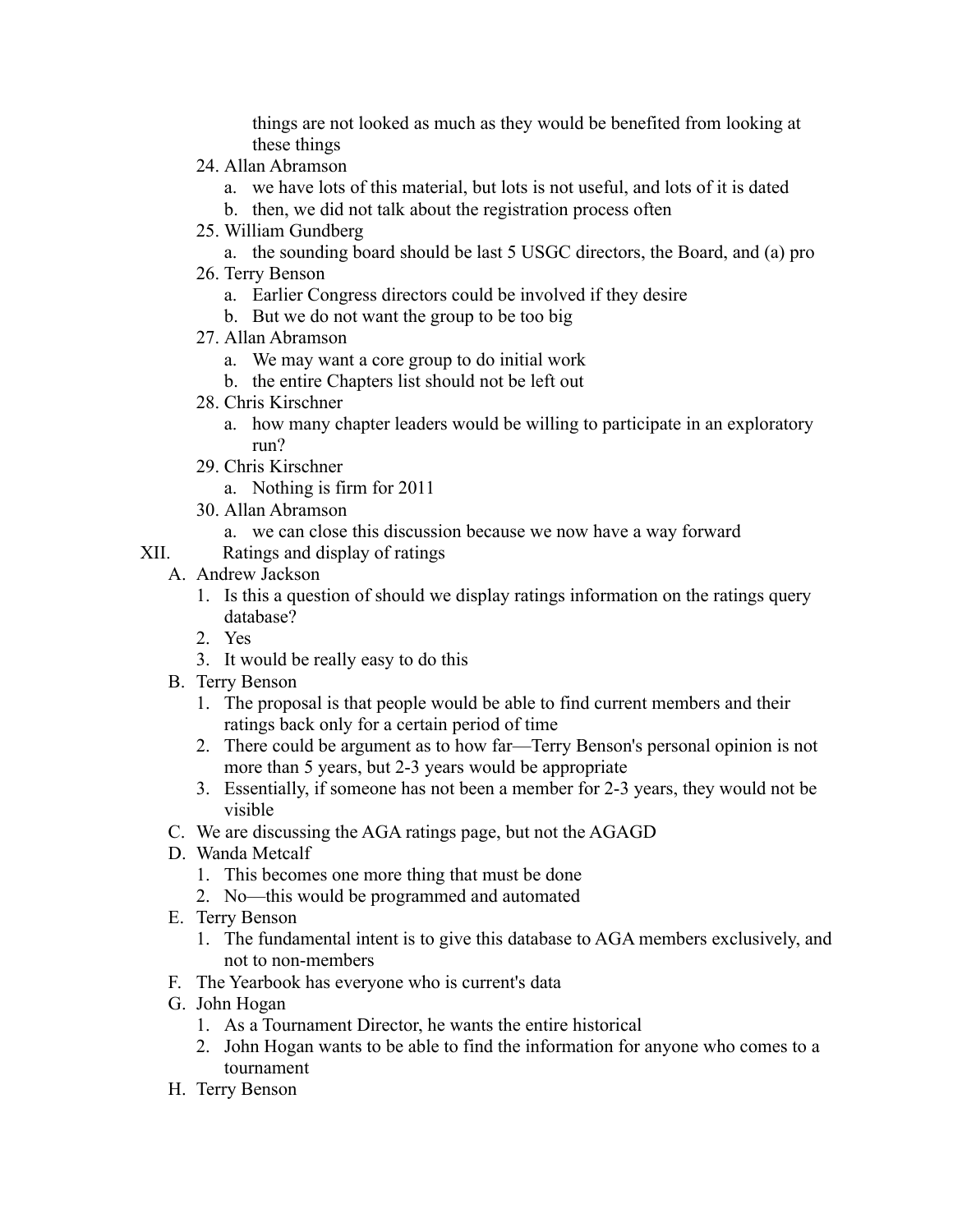- 1. This was discussed last year, and we decided that, as a Tournament Director, you could log in and see everyone, but that you could not if you were not a member
- I. Lisa Scott
	- 1. We could have the TD list contain everyone, but not the ratings query
- J. Terry Benson
	- 1. The person's rating would not be displayed if their rating was more than a certain amount of time out of date—you could see the name and number, but not the rating on the query list
- K. Mark Rubenstein
	- 1. 2<sup>nd</sup> this motion—membership has privileges, and this should be one
- L. Gordon Castanza
	- 1. This would mean that Tournament Directors would need to take tournament attendees' word for their ratings
- M. Roy Laird
	- 1. If the Tournament Director had access to the TD list, then the information would appear there, it would just not appear publicly
- N. Sam Zimmerman
	- 1. He fundamentally agrees with this proposal
	- 2. There are 2 problems:
		- a. There are reasons that Tournament Directors should have older data
		- b. Tournament Directors should be able to know/ask why people have improved
- O. Andrew Jackson
	- 1. Will anyone actually notice if we make this change?
	- 2. There would be no issue with this changing the Tournament Director's access, it would just affect the automatic filter on the ratings query
- P. Mark Rubenstein
	- 1. if some member wants to go to the website and download the entire TD list so that they can see their rating from years ago, then it is not of huge concern to us
- Q. Gordon Castanza
	- 1. What will this do to rank certificates?
- R. Terry Benson
	- 1. Who cares?
- S. Garrett Smith
	- 1. We probably should have a public display of rank certificates, and when membership expires, then we would take it down
- T. Terry Benson
	- 1. This is a separate issue, but a good question for the President to keep under consideration
- U. James Schaefer
	- 1. Thus, we would be dropping the number of displayed ratings down to roughly 2500-3000 people
- V. Sam Zimmerman
	- 1. Who would be displayed?
	- 2. What about foreigners and those who were never members
- W. Terry Benson
	- 1. We would display anyone whose rating or membership has been updated in the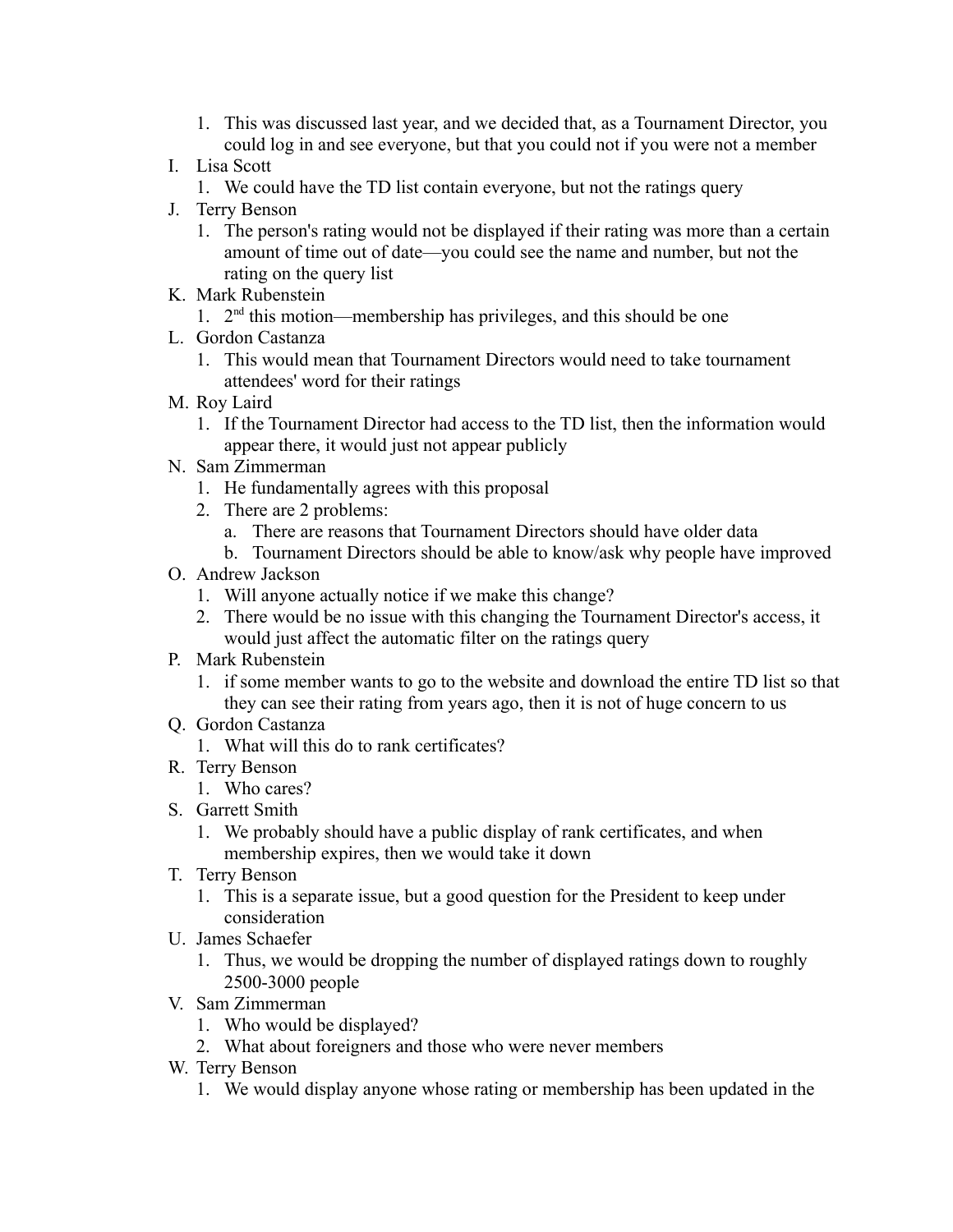past 3-5 years

- X. Roy Laird
	- 1. How would this affect those who are not AGA members
- Y. Lisa Scott (clarification)
	- 1. So, your information would be displayed if you have been a member or played in a tournament in the last 3 years since a tournament or member expiration
- Z. Allan Abramson
	- 1. If the intention is to have member benefits go to members only, then those who pay the 1-day fee are not members, and should not be displayed
	- 2. Terry Benson
		- a. I would accept that
	- 3. This is an implementation detail
	- 4. Allan Abramson personally opposes the motion for a variety of reasons
		- a. Terry Benson assumes that those whose membership has lapsed more than 3 years view their ratings as a benefit—he is skeptical
		- b. having their ratings disappear could be a disincentive—we do not really know
		- c. He does not think that this is significant issue; this is a micromanagement issue that will not make a substantial difference either way
		- d. Personally, this would be down the totem pole since other things are first, and it may not be worth it
- AA. Sam Zimmerman
	- 1. Is this council's vote binding or a recommendation?
	- 2. Terry Benson
		- a. It is a recommendation to the Board of Directors
- BB. William Gundberg
	- 1. 1 player in his club dislikes the AGA, but wants a rating, so he plays \$10 twice per year for that, but does not want to join and support the AGA
- CC. Terry Benson
	- 1. If our rating is a value, then it is
	- 2. if the online display is not a value, well, it may only be a portion, but more than Allan Abramson credits
- DD. Allan Abramson
	- 1. rating may be a convenience for bringing people to the tournament—this is a matter of opinion
- EE.Terry Benson
	- 1. calls the question
	- 2. Mark Rubenstein seconds the motion
	- 3. Allan Abramson: any further discussion
		- a. this is non-binding recommendation to the Board of Directors to make this decision, but the Board of Directors can choose to study, accept, or reject the motion; then the President would implement the decision
- FF. The President calls for the vote
	- 1. All in favor: 24
	- 2. all opposed: 22
	- 3. The motion will be carried to the Board of Directors
- XIII. Last item